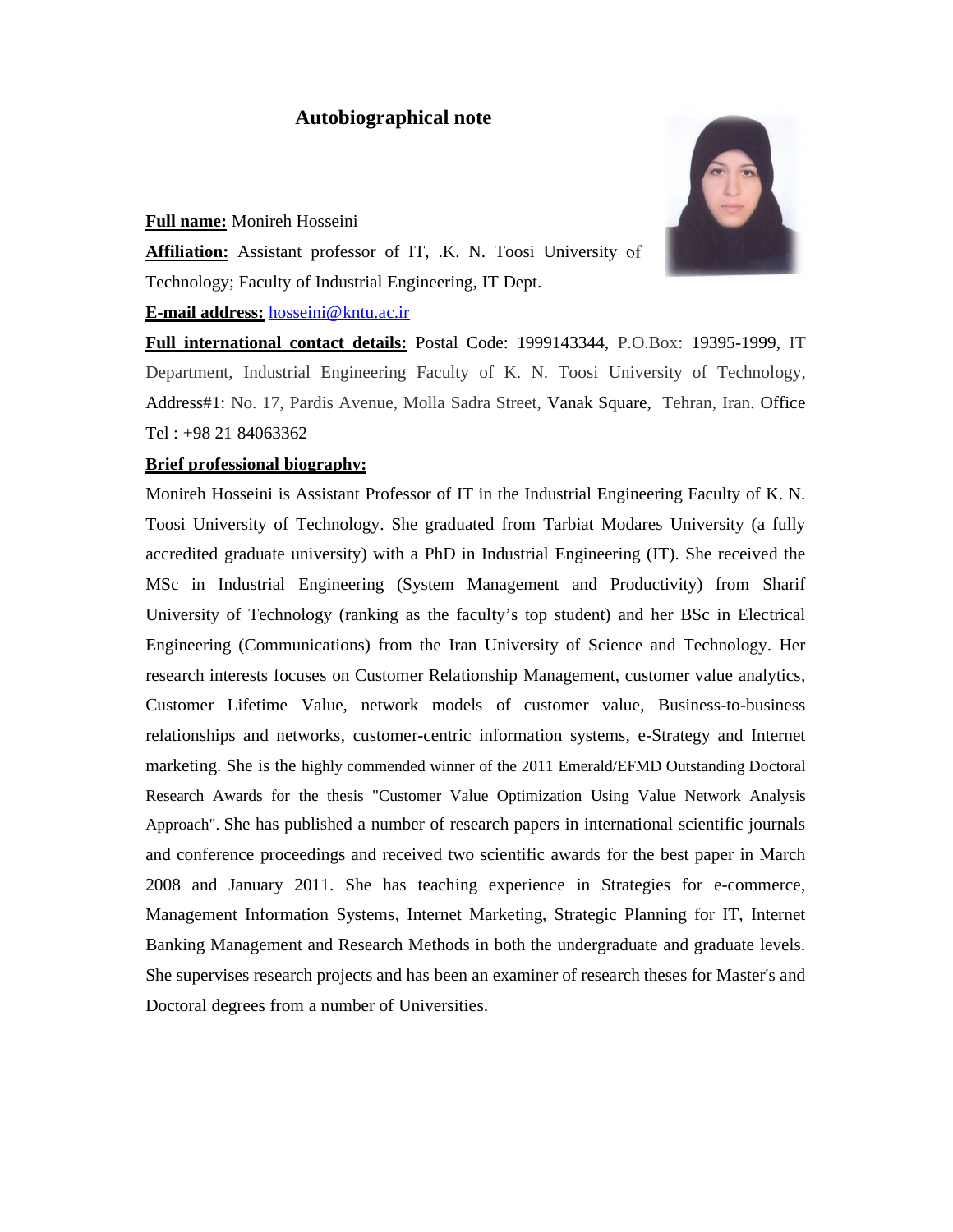#### **Publications in Refereed Journals and Conference Proceedings**:

**Journals:**

- "Recognizing users gender in social media using linguistic features", Computers in Human Behavior, Volume 56, 192-197, (2016).
- "Customer Identification Through Voice Biometric Index At Call Centers Using Learning Algorithms", International Journal of Economics, Commerce and Management, Vol. III, Issue 5, May 2015.
- "Studying the Electronic Word-of-Mouth Effects on Brand: Netnography of an Iranian Internet Forum", Management Research in Iran, Volume 18, Issue 4, winter 2015, Page 139-159.
- "Ethical Challenges in Viral Marketing" (in Farsi), Journal of Ethics Research, Accepted for publication (Feb 2015).
- "A model for analyzing the behaviors of answering agents to customers' calls in call centers: use case on call center agents' data of one of the companies affiliated to automobile industry" (in Farsi), Organizational Resources Management Research, Accepted for publication  $(6<sup>th</sup> Oct 2014)$ .
- "Customer Migration Management Using Customer Data in Telecom Industry" (in Farsi), Sharif journal of science and technology, Accepted for publication ( $6<sup>th</sup>$  Sep 2014).
- "Measuring Customer Acquisition Value: A Comprehensive Approach to Customer Equity", Shiraz Journal of System Management (SJSM), Vol. 1, No. 4, (2013), 1-13.
- "Trust Evaluation in Unsupervised Network: A fuzzy logic approach", Journal of Information Systems and Telecommunication (JIST), Volume 2, No 4, (Autumn 2014), Serial No 8.
- "Analysis of Customers' Database through Utilization of a Consolidated Model of RFM and LTV: A Case Study of Wholesale Products of the Food Industry", Chemical and Process Engineering Journal, Volume 2. 2014, 2, Special, in August, 2014.
- "A New approach to Customer Segmentation in the Fixed-line Telecom Using RFM Model", Journal of Industrial Engineering, Volume 48, Issue 1, 23-36, Spring 2014.
- "Internet Banking, Cloud Computing: Opportunities, Threats", Journal of Information Systems and Telecommunication (JIST), Vol. 2, No. 2, April-June 2014, Serial Number 6.
- "Measuring Customer Acquisition Value: A Comprehensive Approach to Customer Equity", Shiraz Journal of System Management, Vol. 1, No. 4, 1-13, 2013.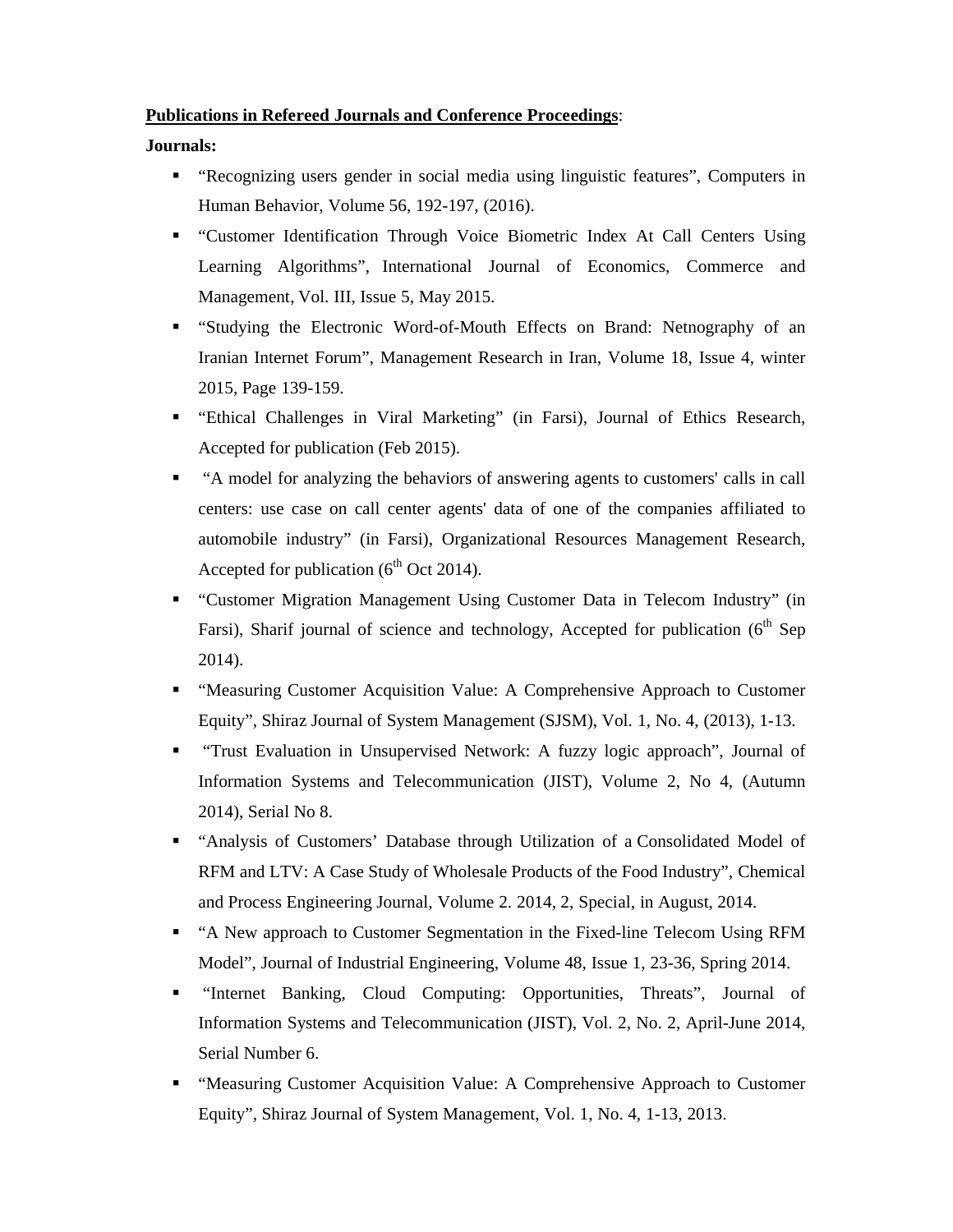- "A Framework for Prioritizing Improvement and Development of Engine" (in Farsi), The Journal of Engine Research, Vol. 28 (autumn 2012), pp. 39-49, (ISC), published 2013.
- "Web 2.0 Business Models Taxonomy and its Relation with Web 2.0 Features" (in Farsi), Quarterly Journal of Information Technology Management, 5(3), 169-190, (ISC) 2013.
- "Knowledge-collector agents: Applying Intelligent Agents in Marketing Decisions with Knowledge Management Approach", Knowledge-Based Systems (ISI), 52, 181–193, 2013.
- "An Agent-based Knowledge Management Framework for Marketing-mix Decision Making", Accepted for publication in International Journal of Strategic Decision Sciences (IJSDS) in Volume 4 (Number 3 or 4), (IGI), 2013.
- "Applying Multi-Agent Intelligent System to Decision Making with Knowledge Management" (in Farsi), Quarterly Journal of Information Technology Management, (Accepted for publication), (ISC), 2013.
- "Mapping B2B Value Exchange in Marketing Relationships: a Systematic Approach", Journal of Business Industrial Marketing (ISI), 26(7) 503-513, 2011.
- "Customer Value Network Analysis for Improvement of Customer Lifetime Value Computation", International Journal of Electronic Commerce Studies, 1(1)15-24, 2010.
- "The Effects of Disorders and Chaos on the Statistical Healthcare Indexes of Iran", Tehran University Medical Journal (TUMJ), (ISC); 63(8):640-652, 2005.

## **Conferences:**

- "Characteristics and Influential Factors of Online Brand Communities", 9<sup>th</sup> International conference on e-commerce with focus on e-business (ECDC indexed by IEEE),  $16<sup>th</sup>$  April 2015, Isfahan, Iran.
- "The Proposed Method for Forest Fire Detection with Ad-Hoc On-Demand Routing Protocol in Wireless Sensor Networks", 2nd International e-conference on green economics (IECGE 2015),  $12<sup>th</sup>$  May 2015.
- "Segmentation of students in Shahrekord's "Andisheh" medium school in order to study the factors that influence students' academic performance and discipline", The International Conference in New Research of Management Accounting Economy, (in Farsi),  $17<sup>th</sup>$  Sep 2015, University of Tehran, Iran.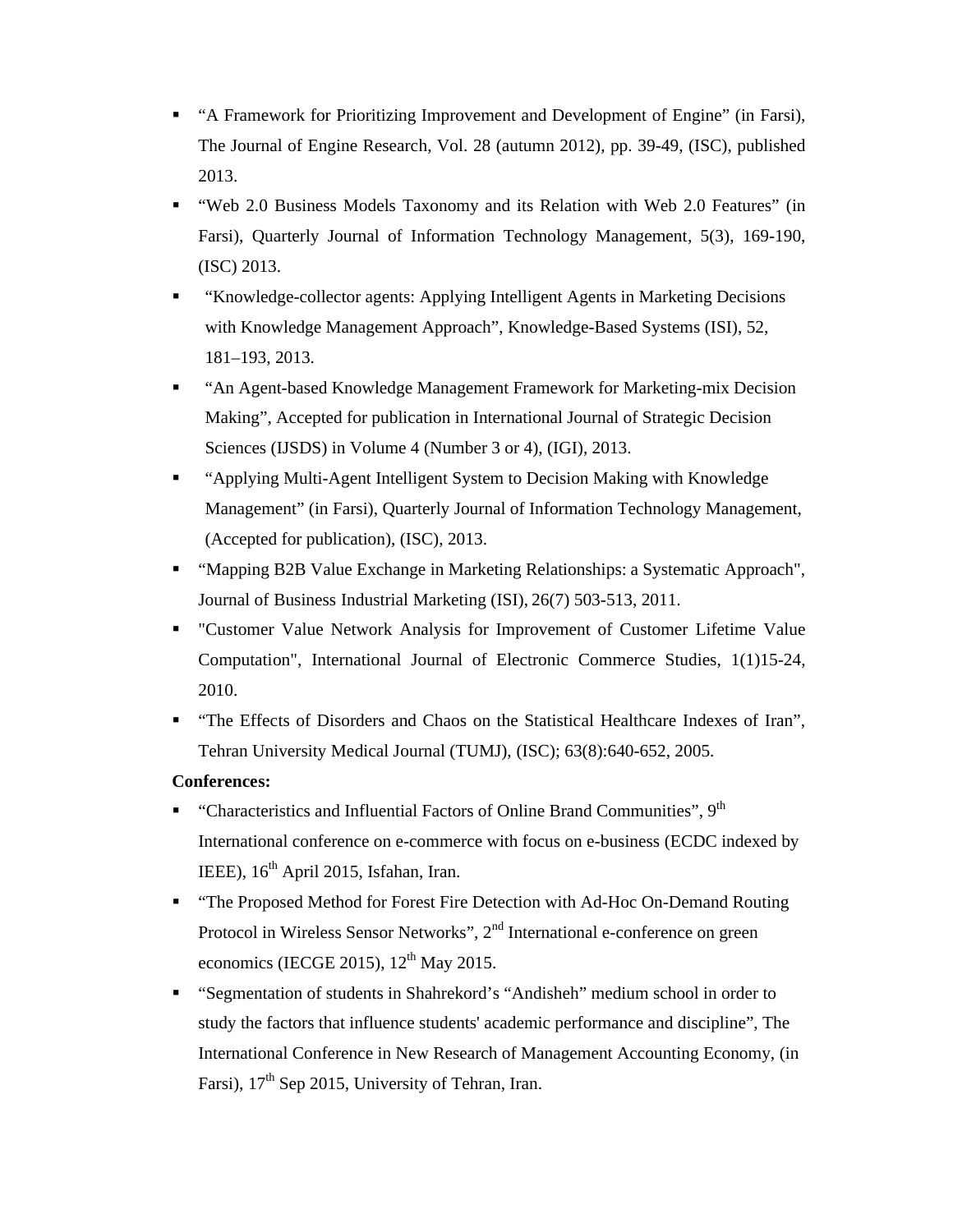- "Studying virtual communities using overlapping communities and dynamic networks concepts",(in Farsi), 4th Annual Conference of Islamic-Iranian Model of Progress, Tehran, Iran,  $18<sup>th</sup>$  January, 2015.
- "Stochastic modeling for charging of plug-in electric vehicles in parking in order to minimize charging cost", (in Farsi),  $20<sup>th</sup>$  electrical power distribution conference (PDC),  $28<sup>th</sup>$  and  $29<sup>th</sup>$  April 2015, Zahedan, Iran.
- "Determine the importance of features affects smart phone users' choices in Iran" (In Farsi), International conference on management in the  $21<sup>th</sup>$  century, 14 Sep 2015, Tehran, Iran.
- "Social Networks: opportunities and threats",  $1<sup>st</sup>$  Symposium on cultural preservation in the use of Information and Communication Technology, (in Farsi),  $21<sup>th</sup>$  May 2015, Tehran, Iran.
- " "Looking at the cyberspace damages and solutions",  $1<sup>st</sup>$  International symposium on the healthy cyberspace,  $7<sup>th</sup>$  March 2015, Tehran, Iran.
- " "Learning tools and techniques using database" (in Farsi),  $1<sup>th</sup>$  International Management Tools & Techniques conference, 6-7 Jan 2015, Tehran, Iran.
- "The improvement of intercity passenger control system using fingerprint recognition systems and wireless local area networks in Iran" (in Farsi),  $1<sup>th</sup>$  National Road ITS (Intelligent Transportation Systems) Congress, 20-21 Jan 2015, Tehran, Iran.
- " "Data mining tools and techniques in knowledge management" (in Farsi),  $1<sup>th</sup>$ International Management Tools & Techniques conference, 6-7 Jan 2015, Tehran, Iran.
- " "New Model to Improve Patient Compliance Information System" (in Farsi), International conference on sustainable reform in health system, 24-26 Feb 2015, Isfahan, Iran.
- "Opportunities to Take Advantage of Web Search Techniques to Analyze User Behavior" (in Farsi),  $1<sup>th</sup>$  International Management Tools & Techniques conference, 6-7 Jan 2015, Tehran, Iran.
- "Using data mining techniques to improve the product in the automotive industry" (in Farsi), 11<sup>th</sup> International Industrial Engineering Conference (IIEC 2015), 7-8 Jan 2015, Tehran, Iran.
- "Strategic analysis of the use of virtual reality in the tourism industry" (in Farsi), 1th International Conference of Information and Communication Technology, Entrepreneurship and Investment, 24-25 Jan 2015, Qom, Iran.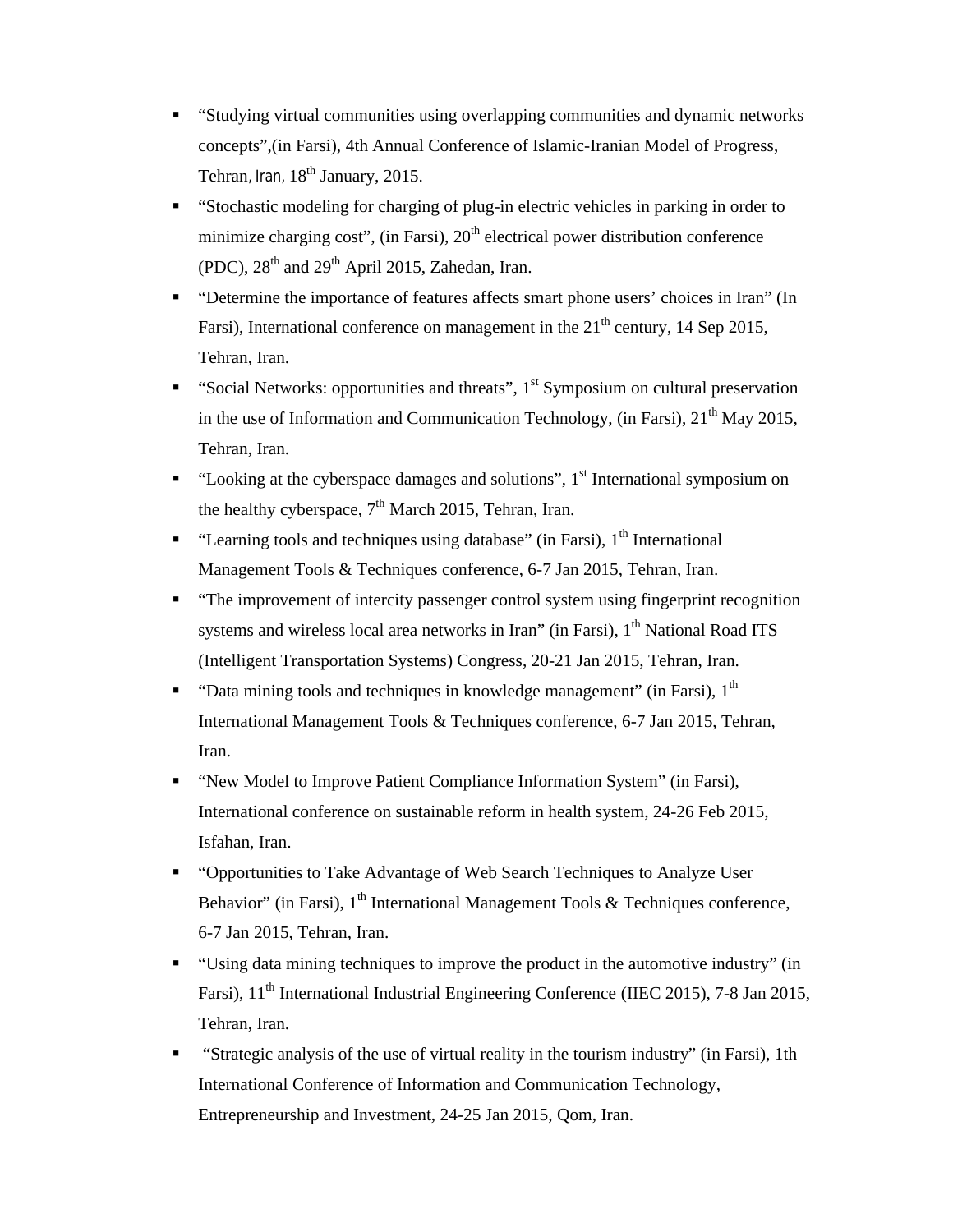- " "Factors affecting the consumer acceptance of mobile marketing" (in Farsi),  $5<sup>th</sup>$ Congress of Pioneers in Progress (KPIP2014, May), Tehran.
- "Customer value management using the analysis of customer database information: case of food direct retailing" (in Farsi),  $4<sup>th</sup>$  International conference on Information Technology Management, Communication and Computer, 27<sup>th</sup> June, 2014, Tehran, Iran.
- "Analysis of customer database using a hybrid RFM-LTV model: the case of wholesale food distributors" (in Farsi), National Conference on New Research in the Humanities,  $10^{th}$  June 2014, Tehran, Iran.
- "Online advertising management using semantic web" (in Farsi), National Conference on New Research in the Humanities,  $10^{th}$  June 2014, Tehran, Iran.
- "The role of social commerce on customers buying behavior and decision", (in Farsi), Conference of aspects of Social Networks  $(12<sup>th</sup> Oct 2013)$ , Tehran.
- "Identifying influential factors on accepting electronic purchase orders" (in Farsi),  $1<sup>st</sup>$ International conference on electronic commerce and Economy, Tehran, 2013.
- "Presenting a decision-making model for selecting the innovative idea in venture capital firms using analytical hierarchy process (AHP)" (in Farsi), <sup>1st</sup> International conference on electronic commerce and Economy, Tehran, 2013.
- "Presenting a holistic scale for service quality evaluation in the electronic banking" (in Farsi), 1st International conference on electronic commerce and Economy, Tehran, 2013.
- "Evaluating mobile viral marketing opportunities in Iran" (in Farsi),  $1<sup>st</sup>$  International conference on electronic commerce and Economy, Tehran, 2013.
- "Economic growth with the application of new business models in virtual space" (in Farsi), Third Congress of Pioneers in Progress (KPIP2013, April), Tehran.
- "Electronic commerce and economic development with Islamic-Iranic pattern" (in Farsi), Third Congress of Pioneers in Progress (KPIP2013 April), Tehran.
- "Economic development opportunities with innovation management through the use of Information Technology", (in Farsi), Third Congress of Pioneers in Progress (KPIP2013 April), Tehran.
- "Open innovation: a suggestion for applying in resistive economy conditions", Conference to examine and explain the strength of the economy, 2013, University of Guilan.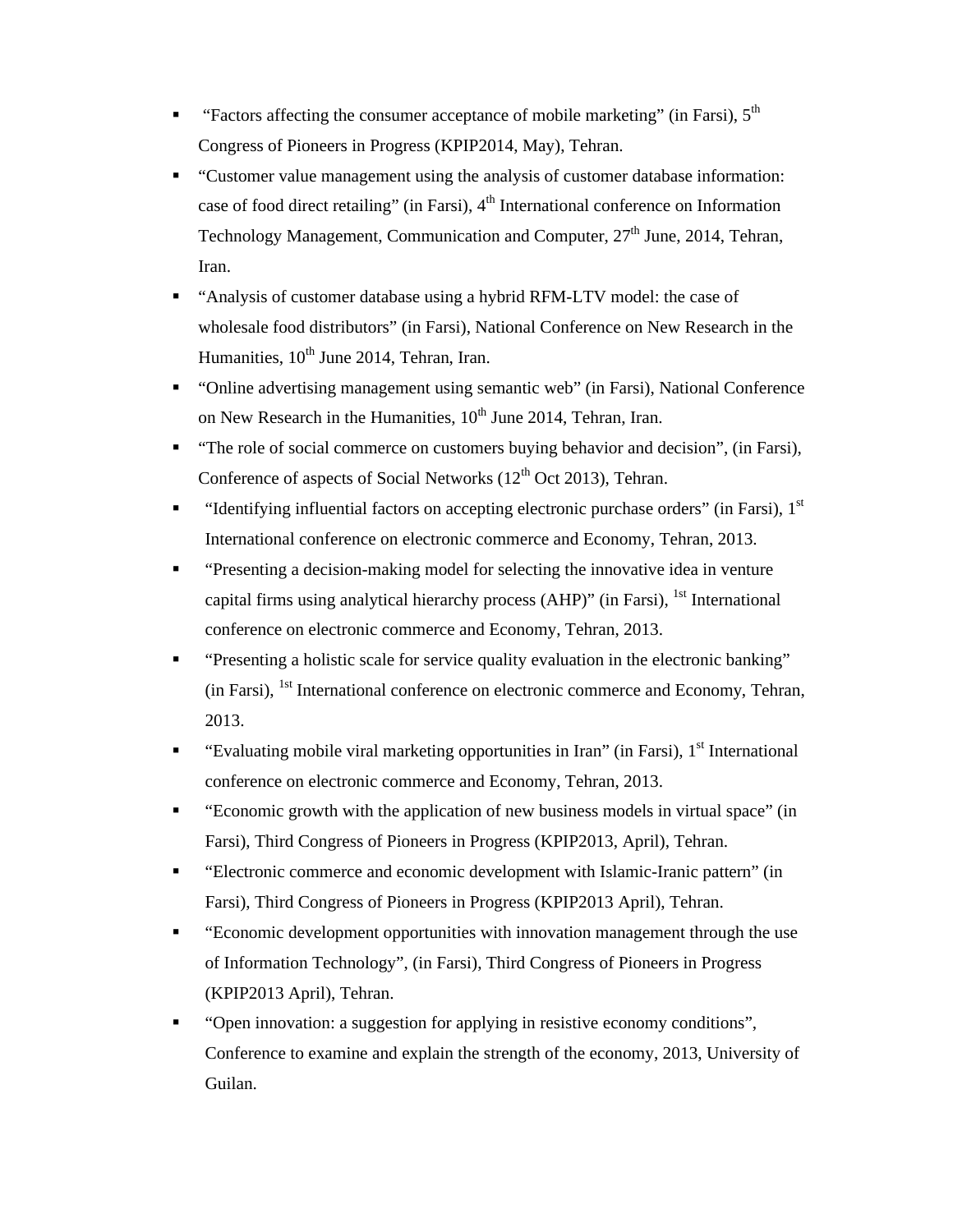- "Open innovation: a way to cut financial costs of innovation", First National Conference on investment and GDP, 2013, Tehran.
- "Applying Multi-Agent Intelligent System in Knowledge Management" (in Farsi), <sup>9th</sup> International Industrial Engineering Conference (IIEC2013), Tehran.
- "The Strategic Role of Information Technology in Islamic-Iranic Progress" (in Farsi), Second Congress of Pioneers in Progress (KPIP2013, Dec), Tehran.
- "Strategic Analysis of Commerce in Second life Virtual World: Strengths and Weaknesses, Opportunities and Threats" (in Farsi), 6<sup>th</sup> National Conference on electronic commerce and economy ,Tehran, 2012.
- "Customer potential value: probabilistic or possibilistic", e-CASE  $&$  e-Tech 2012, Hong Kong.
- "Optimizing Value Transfer Functions in B2B Value Networks Using the Concept of PROMETHEE Preference Functions", e-CASE and e-Tech 2011, Tokyo.
- "Integrated Corporate Brand Value Loop: A Framework", Academy of Marketing Conference 2011.
- "Optimizing Customers' Value in Business Customers' Value Loops" (in Farsi), 7th International Industrial Engineering Conference (IIEC2011), Isfahan.
- "Premium Value Loops: An Optimal Way to Manage Business-to-Business Network Values", CBIM 2010, San Juan, Puerto Rico, USA.
- "A value network approach to customer lifetime value: how VNA contribute to improve the CLV", e-CASE 2008, Thailand.
- "Productivity in Iran Health Care System" (in Farsi),5th International Industrial Engineering Conference (IIEC2007), Tehran.
- "Measuring Customer Value Using the Value Network Analysis Approach"(In Farsi), IRIMC2005, Tehran.

# **Scientific Membership**

- Reviewer for European Journal of Strategic Marketing.
- Reviewer for International Journal of Electronic Commerce Studies.
- Reviewer for Trade Studies Journal (bimonthly, in Farsi).
- **Member of Emerald literati Network, since 2010.**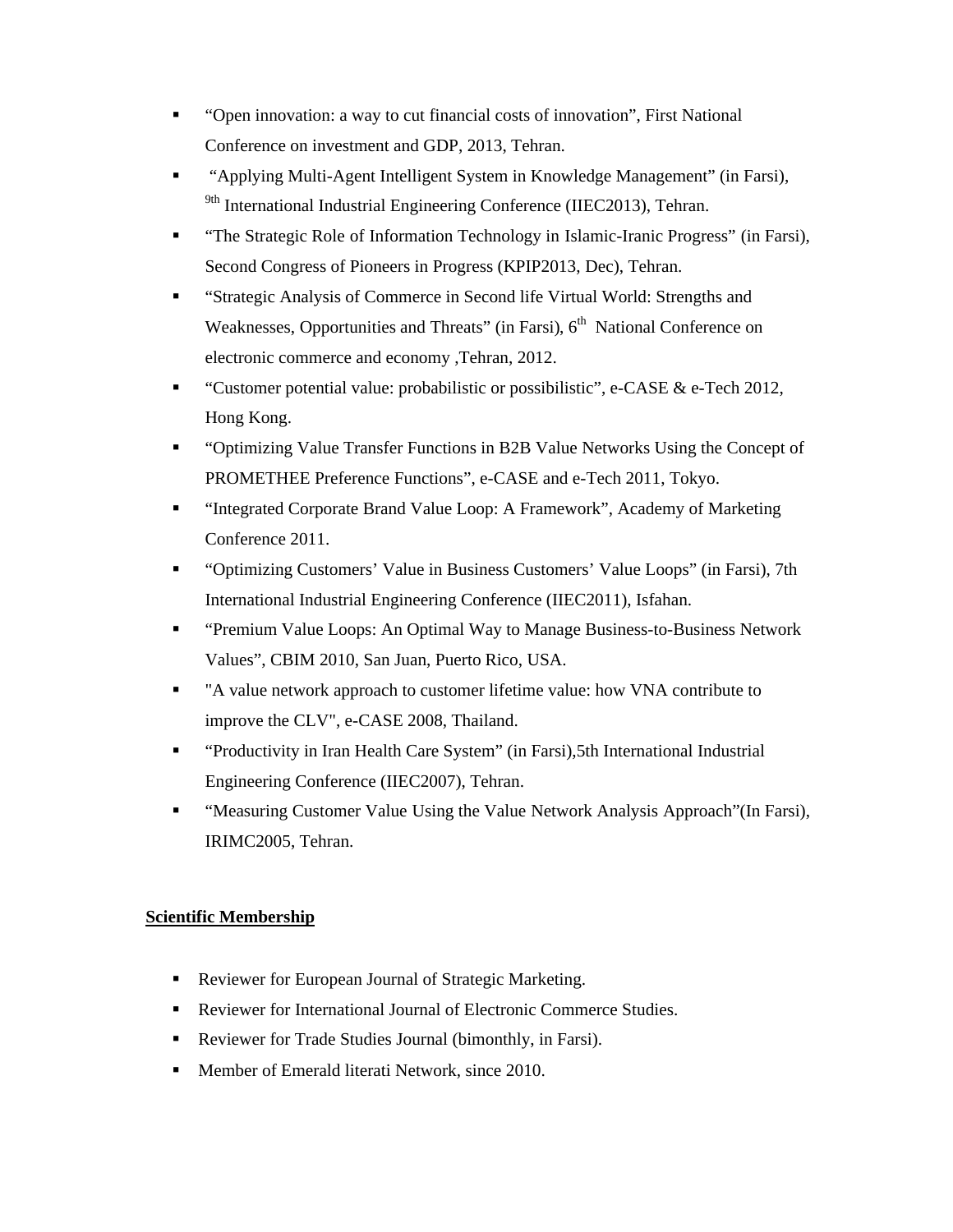- Member of International Committee for International Conference of e-Commerce, e-Administration, e-Society, e-Education, and e-Technology, Hong Kong, 2012. (http://e-case.org/2012/InternationalCommitteeBoard.html)
- Member of International Committee for International Conference of e-Commerce, e-Administration, e-Society, e-Education, and e-Technology, Kitakyushu, Japan, 2013. (http://www.e-case.org/2013/InternationalCommitteeBoard.html)
- Member of International Committee for International Conference of e-Commerce, e-Administration, e-Society, e-Education, and e-Technology, Nagoya University, Japan, 2014. ( http://tw-knowledge.org/ecase2014/confernece/international-committee/)
- Member of Scientific Committee for International Conference of Quality Managers, Tehran, 2012.
- **Member of Iran Industrial Engineering Scientific Society, Since 2008.**
- Honorary Member of Third Congress of Pioneers in Progress, Tehran, Iran.

## **Research Excellence and Awards:**

- The Highly Commended winner of the 2011 Emerald/EFMD Outstanding Doctoral Research Awards for the thesis "Customer Value Optimization Using Value Network Analysis Approach". ( http://www.emeraldgrouppublishing.com/research/awards/pastodras\_2011.htm)
- Best Paper Award Winner, eCASE & eTech 2011.
- Best Paper Award Winner, eCASE 2008.
- Outstanding Student at Sharif University of Technology (Faculty of Industrial Engineering, ranking as the faculty's top student), 2004.

## **Teaching Excellence:**

- Certificate of Scholastic Competence, certified by Tarbiat Modares University (T.M.U), 2010.
- As a lecturer since 2011 up to now at faculty of Industrial engineering (Information Technology department), K. N. Toosi University of Technology (KNTU) (Ranked number one in faculty for teaching quality by students averagely from 2011-2015.

## **Theses supervised:**

- "Shahrvand Store Data Analysis Using Customer Relationship Approach", Mina Memar, Sep 2015, (Ms Student of IT).
- "A method for discovering overlapping communities in dynamic networks", Mokhtar Ghesmati, Sep 2015 (Ms Student of IT).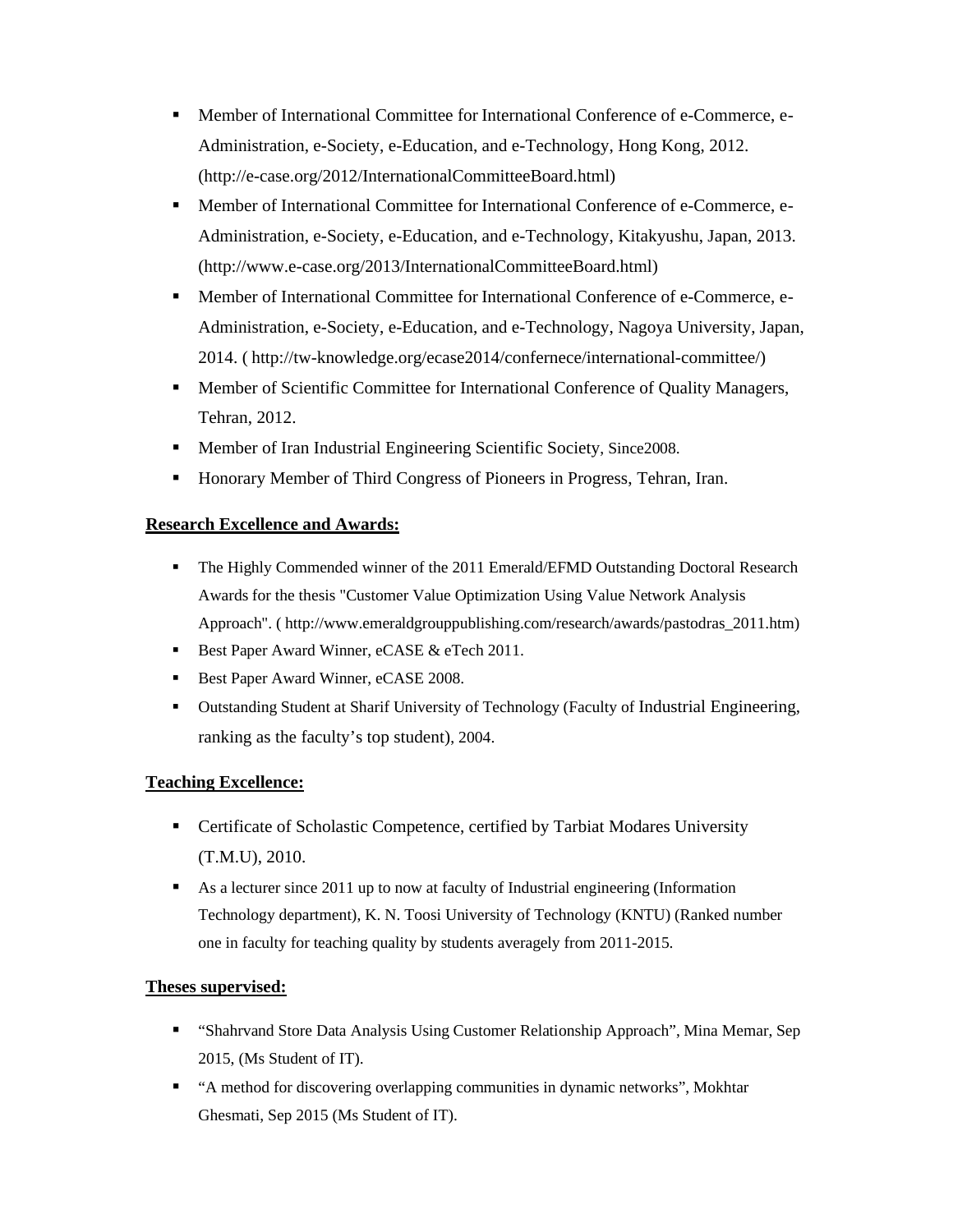- "Customer portfolio analysis using data mining techniques", Mitra Kiaei Shahmirzadi, Sep 2015 (Ms Student of IT).
- "Data Processing and Analytics Using Deep Learning Approach", Elnaz Nasirzadeh Askarabad, Sep 2015 (Ms Student of IT).
- "A model for prediction of customer service based on data mining approach", Mona Ebadi Jalal, Sep 2014 (Ms in IT).
- "The study of mobile application in tourism in order to propose a model", Seyyed Mohammad Reza Mousavi, Sep 2014 (Ms in IT).
- "Customer equity management by analyzing customer behavior in the acquisition, retention and development periods", Farnoush Firooz, Sep 2014 (Ms in IT).
- "Modeling customer value using multiple types of customer data", Behnam Qumarsi, Sep 2014 (Ms in IT).
- "The study of collaborative filtering recommendation algorithms in order to develop an improved model", Maghsoud Nasrollahi, Sep 2014 (Ms in IT)
- "Evaluation of service quality in Customer Relationship Management in manufacturing industries", Samira Arfaee, Jan 2014, (Ms in IT).
- "The study of mass customization opportunities using Information Technology: case of printing and packaging industry", Susan Ruhravan, Jan 2014, (Ms in MBA).
- "The application of data mining in Value Network Analysis", Forough Isvand, Sep 2013, (Ms).
- "A framework for extracting information from customers: case of product development", Parisa Moghaddam, Sep 2013, (Ms).
- "The use of change mining in improving customer relationship management using RFM model", Mostafa Shabani, Aug 2013, (Ms).
- "Developing a holistic model for understanding customer-based brand equity", Mohsen Amir, Sep 2013, (Ms).
- "Studying the electronic world-of-mouth effects on brand in Iran: Netnography of an Internet Forum", Mahnoush Maheri, Dec 2012, (Ms of MBA).
- "Brand development using neuromarketing approach", Masoumeh Mansouri, Jan 2013, (Ms of MBA).
- "Social media-based marketing", Mani Ghaedi, Feb 2013, (Bs).
- "Electronic customers buying behavior", Atefeh Dadjou, Sep 2012, (Bs).
- "Customer Lifetime Value", Maryam Nouri, Sep 2010, (Bs).

## **Theses under supervision:**

"Age and Gender Identification in Social Networks", Zohreh Tammimy (Ms Student of IT).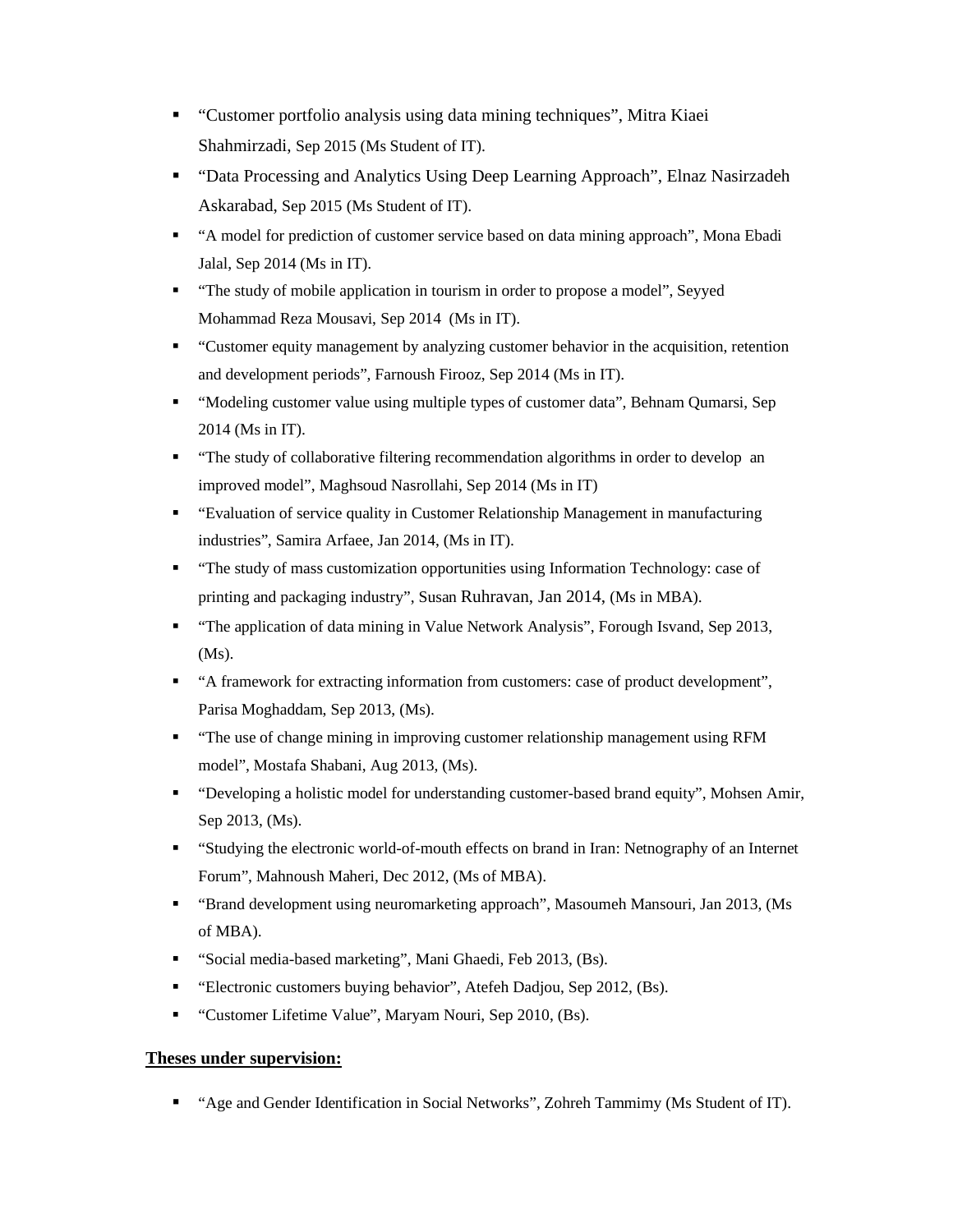- "Anomaly Detection in Online Social Media User Data", Shiva Parsarad (Ms Student of IT).
- "Churn Analysis and Prediction with focus on Customer Data", Ali Baghaei (Ms Student of IT).
- "Analysis of Trust in Online Communities", Maryam Parvini (Ms Student of IT).

#### **Thesis consulted:**

- "A model for Customer Portfolio management using mathematical programming", Maryam Nouri, Sep 2015, (Ms). (Supervised by Dr. M. Salehi)
- "Survey on Effectiveness of Modern Marketing Communication Tools in Health Care Services", Arash Mollamirzaee, Feb 2015, (Ms). (Supervised by Dr. A. A. Njafi)
- "Applying agents in marketing with knowledge management approach", Masoumeh Moradi, July 2012, (Ms). (Supervised by Dr. A. Aghaie)
- "A learning-based algorithm for continuous double auction", Sara Homayouni Pour, Sep 2012, (Ms). (Supervised by Dr. F. Khoshalhan)
- "Trust evaluation for knowledge sharing in knowledge-based organizations", Maryam Mohseni, Sep 2012, (Ms). (Supervised by Dr. F. Khoshalhan)

#### **Theses Examined:**

- "Recommender Systems based on Two Level Data Filtering", Arezu Babaei, Aug 2015, (Ms). (Supervised by De. A. Albadvi, TMU).
- "A New Model for Privacy Preservation in Big Data", Golnar Assadat Afzali Boroujeni, Sep 2015, (Ms). (Supervised by Dr. Sh. Mohammadi).
- "Providing a Framework for Value Creation through Social Media in Business", Roza Hemmatkhah, Sep 2015, (Ms). (Supervised by Dr. Sh. Mohammadi).
- "A Mobile-Based Decision Support System for Patient Self-Rescue", Reza Samiei-Zonouz, Feb 2015, (Master in Medical IT). (Supervised by Dr. H. Memarzadeh-Tehran, Dr. R. Rahmani).
- "A New Model for Insurance Data Analysis Using Data Mining", Ali Jalilian, Sep 2014, (Master in IT). (Supervised by Dr. S. Alizadeh).
- "Data Analysis of Urban consumption Power Using Data Mining", Elham Rezaei, Sep 2014, (Master in IT). (Supervised by Dr. S. Alizadeh).
- **The effect of educational background on National Entrance Examination in 1390 using data** mining techniques", Azadeh Badrian, Aug 2014, (Master in MBA). (Supervised by Dr. M. Yaghini).
- "A framework of knowledge management for oil industry", Jalal Rahmati, Nov 2013, (Ms). (Supervised by Dr. M. Tarokh)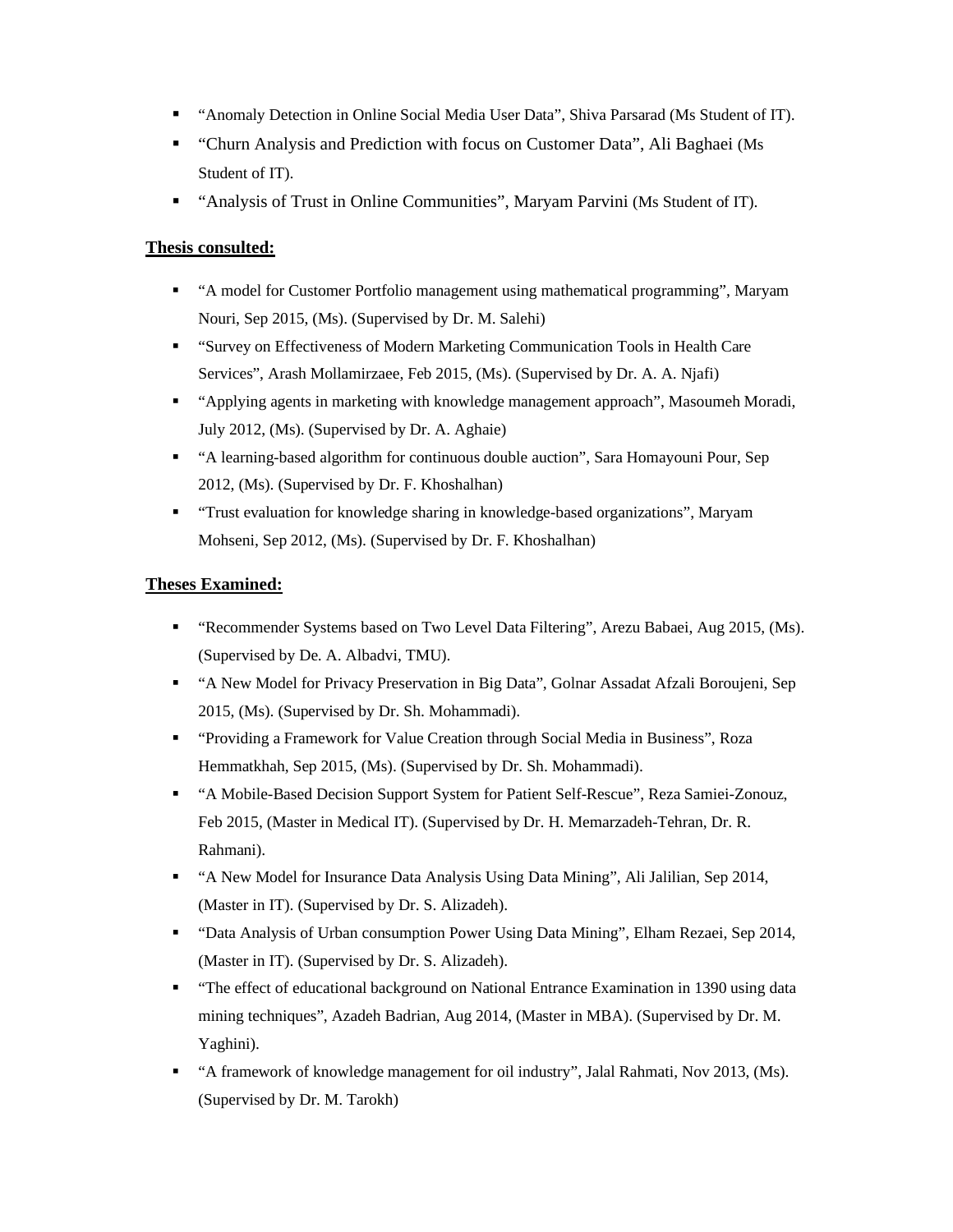- "Customer clustering focusing on customer lifetime value", Arezoo Nekooei, Sep 2013, (Ms). (Supervised by Dr. M. Tarokh)
- "Community Discovery in Telecommunication Industry Social Network", Parisa Felfelian, Sep 2013, (Ms). (Supervised by Dr. M. Tarokh)
- "A hybrid recommender system based on semantic web", "Faezeh Sadat Ghohari, Sep 2013, (Ms). (Supervised by Dr. M. Tarokh)
- "Optimization of reverse logistics network design in electronic business", Maryam Rahmani Moghaddam, Sep 2013, (Ms). (Supervised by Dr. M. Tarokh)
- "Providing a predictive model for treatment method of infertile couples in Sarem Hospital", Faranak Abolmasoum, Sep 2013, (Ms). (Supervised by Dr. S. Alizadeh)
- "Model for predicting the risk of Osteoporosis by using data mining technique", Mona Sharifkhani, Sep 2013, (Ms). (Supervised by Dr. S. Alizadeh)
- "Presentation of a new model based on SMS for payment with mobile phones in IRAN", Diako Saadi, Sep 2013, (Ms). (Supervised by Dr. S. Mohammadi)
- "Evaluation of advertising campaign effectiveness in Hamrah'e Aval company", Mohsen Valavi, Sep 2012, (Ms in MBA). (Supervised by Dr. A. Najafi)
- "Developing marketing plan for Etka chain stores in Boushehr Province", Seyyed Sajjad Taherzadeh Mousavayan, Feb 2012, (Ms). (Supervised by Dr. M. Tarokh)
- "The integrated strategic CLV model", Nafiseh Soleimani, Ph.D thesis proposal, Feb 2013 (Supervised by Dr. A. Abadvi)
- "Audit and improvement of multipath routing manners based on on-demand protocols in Ad Hoc networks", Vahid Zanganeh, Aug 2012, (Ms). (Supervised by Dr. S. Mohammadi)
- "The effect of customer relationship management on customer behavior: Kalleh dairy co. case study)", Mehdi Nazemi, Aug 2012, (Ms). (Supervised by Dr. E. Roughanian)
- "A model for analyzing user behavior with web mining method", Vahid Allahvakil, Sep 2012, (Ms). (Supervised by Dr. S. Mohammadi)
- "Securing Ubuntu distribution of Linux operating system with isolation technology", Seyyed Mohsen Seyyedsalehi, Aug 2012, (Ms). (Supervised by Dr. S. Mohammadi)
- "The investigation of the communication role in the crisis management", Seyed Amir Hossein Naghibi, Jan 2013, (Ms). (Supervised by Dr. M. Tarokh)
- "Customer churn management using customer lifetime value", Erfaneh Gharavi, Aug 2012, (Ms). (Supervised by Dr. M. Tarokh)
- "Prioritizing brand equity valuation methods from stakeholder's perspective", Somayeh Yousefi Darestani, March 2012, (Ms in MBA). (Supervised by Dr. A. Najafi)
- "A model for collecting, preparing and updating online information for bus passengers (case study: Tajrish-Rahahan), Shima Hasanzadeh, Feb 2013, (Ms). (Supervised by Dr. S. Mohammadi)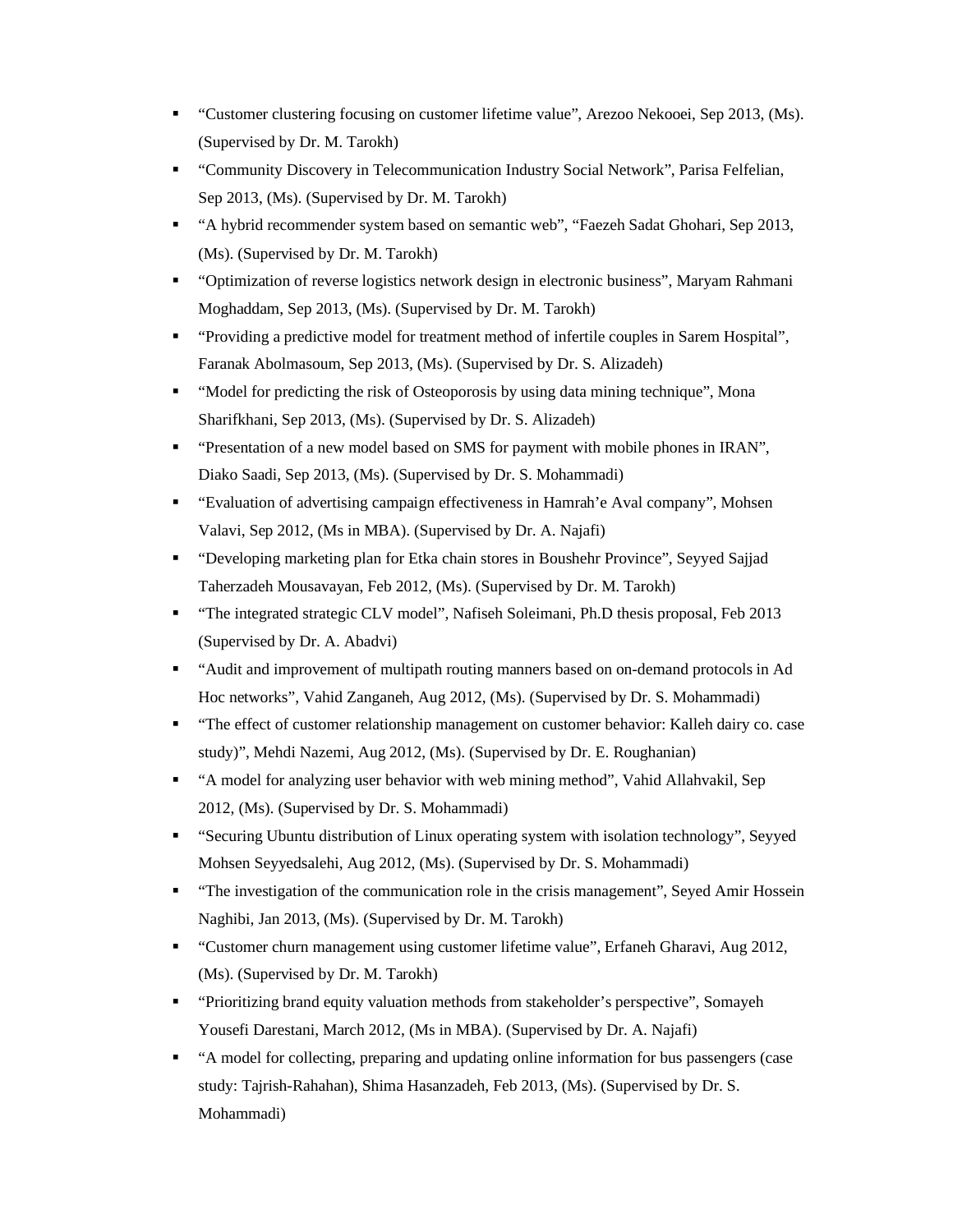"Investigation and improvement of web spam detection methods", Ali A. Noroozi, Sep 2011, (Ms). (Supervised by Dr. S. Alizadeh)

#### **Seminar for theses preparation:**

- "User demographic prediction based on user's data", Zohreh Tammimy, July 2015.
- **•** "Fraud detection in customer data", Shiva Parsarad, July 2015.
- "The study of recommender systems from the perspective of crowdsourcing", forough Zolrahmi, July 2015.
- "The analysis and prediction of customer churn", Ali Baghaei, July 2015.
- "The study of trust from the perspective of social networks", Maryam Parvini, July 2015.
- "User behavior analysis using web mining", Mina Memar, July 2014.
- "Learning methods based on database", Elnaz Nasirzadeh, July 2014.
- "The study of decision-making methods in outsourcing", Ali KAmankesh, July 2014.
- "The application of CKM in CRM", Mitra Kiaei Shahmirzadi, July 2014.
- "Measurement of customer value based on data mining techniques", Behnam Kiumarsi, July 2013.
- "Database marketing", Farnoush firouzi, Jully 2012, (Ms in IT)
- "Management of customer requirements in Web design", Maqsoud Nasrollahi, July 2012, (Ms in IT)
- "Electronic Customer Relationship Management", Samira Arfaee, Jully 2012, (Ms in IT)
- "The application of change mining in customer relationship management" , Mostafa Shabani, Jully 2012, (Ms in IT)
- "Open innovation in SMEs (Small and Medium enterprises)", Parisa Moghaddam, July 2012, (Ms in IT)
- "The application of data mining in Value Network Analysis", Forough Isvand, July 2012, Jully 2012, (Ms in IT)
- "Application of data mining in marketing", Mahmood Karamipour, Jully 2012, July 2012, (Ms in IT)
- "Virtual brand communities: a social networks view", Faranak abolmasum, July 2012, (Ms in IT)
- "Evaluation of Web2.0 business models", Seyed Ali Masoumi Lari, Jully 2012, (Ms in IT)
- "Value based marketing: a comprehensive review of brand equity literature", Mohesen Amir, Feb 2012, (Ms in IT)
- " "Identifying factors influencing customer buying behavior in online spaces", Ali Zaeri Derakhshan, Feb 2012, (Ms in IT)